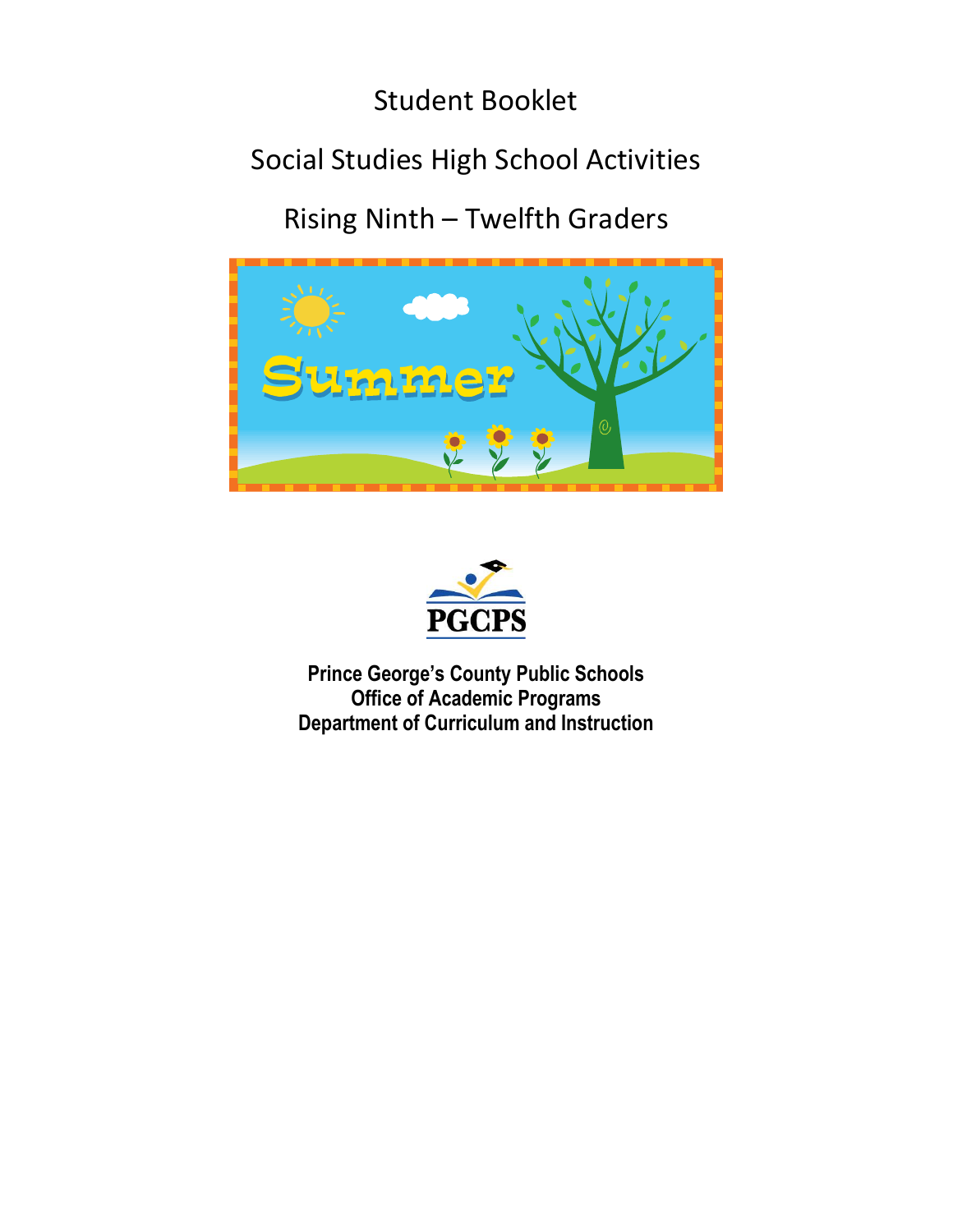## **BOARD OF EDUCATION OF PRINCE GEORGE'S COUNTY, MARYLAND**

**Alvin Thornton**, Ph.D., *Chair* **Edward Burroughs III,** *Vice-Chair, District 8* **David Murray**, *District 1* **Joshua M. Thomas**, *District 2* **Pamela Boozer-Strother**, *District 3* **Bryan Swann**, *District 4* **Raaheela Ahmed,** *District 5* **Belinda Queen,** *District 6* **K. Alexander Wallace**, *District 7* **Sonya Williams**, *District 9* **Curtis Valentine, M.P.P.**, *Board Member* **Paul Monteiro***, Board Member* **Sandra D. Shephard***, Board Member* **Joshua Omolola**, *Student Board Member*

**Monica E. Goldson, Ed.D.**, *Secretary/Treasurer and Chief Executive Officer*

**Kara Libby, Ed.D.** *Chief Academic Officer*

**Judith J. White, Ed.D.** *Director, Curriculum and Instruction*

**Sandra Rose, Ed.D.** *Instructional Supervisor, Social Studies Grades K-1*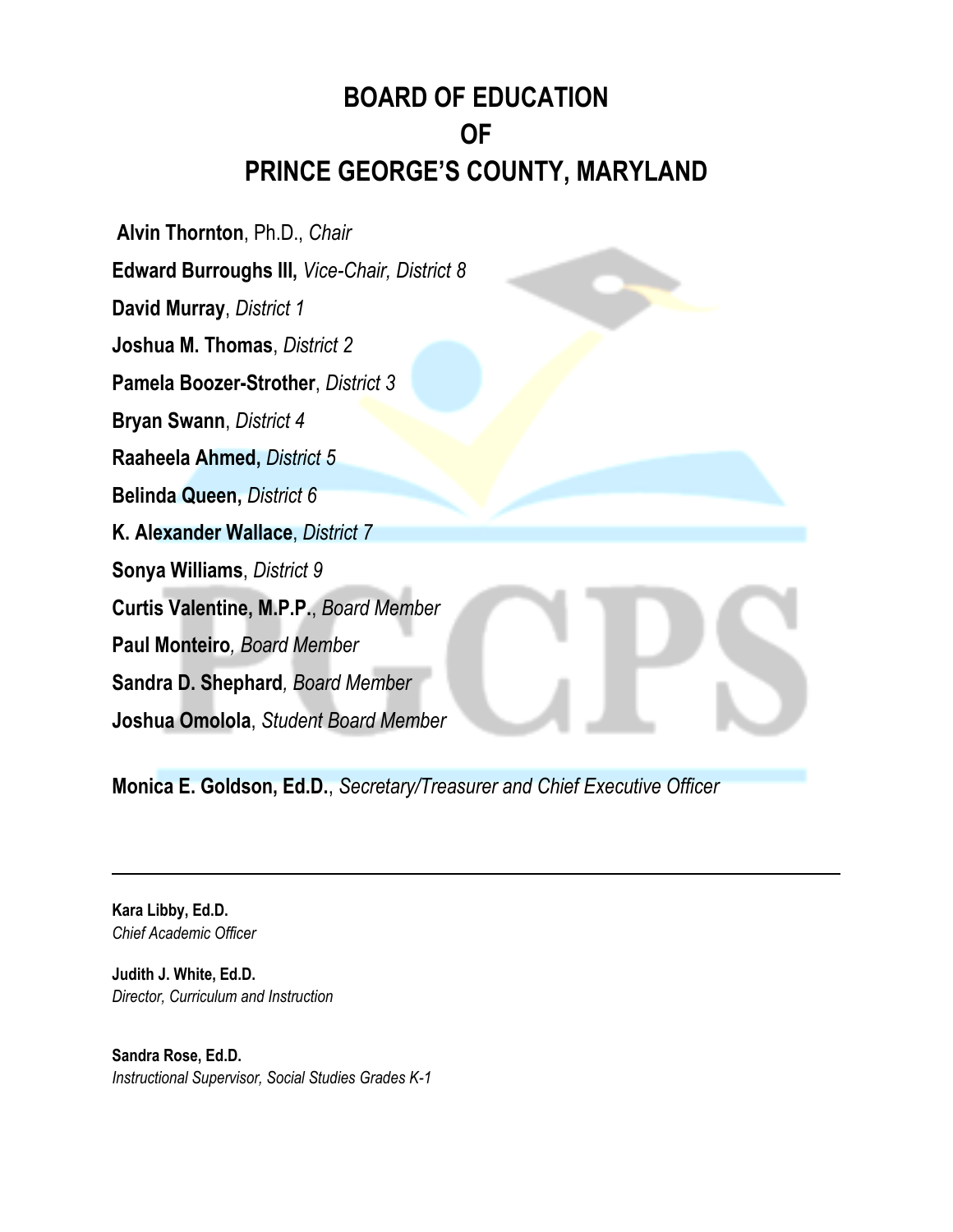**Note to the Students**: This packet is a compilation of activities that require reading, writing, critical thinking, and analytical skills!

#### **Directions and Notes to Parents/Guardians:**

Families should preview the suggested activities together. There are some activities that require advanced planning, or you may want to consider working together with other families and friends on some activities.

Have a happy and safe summer!

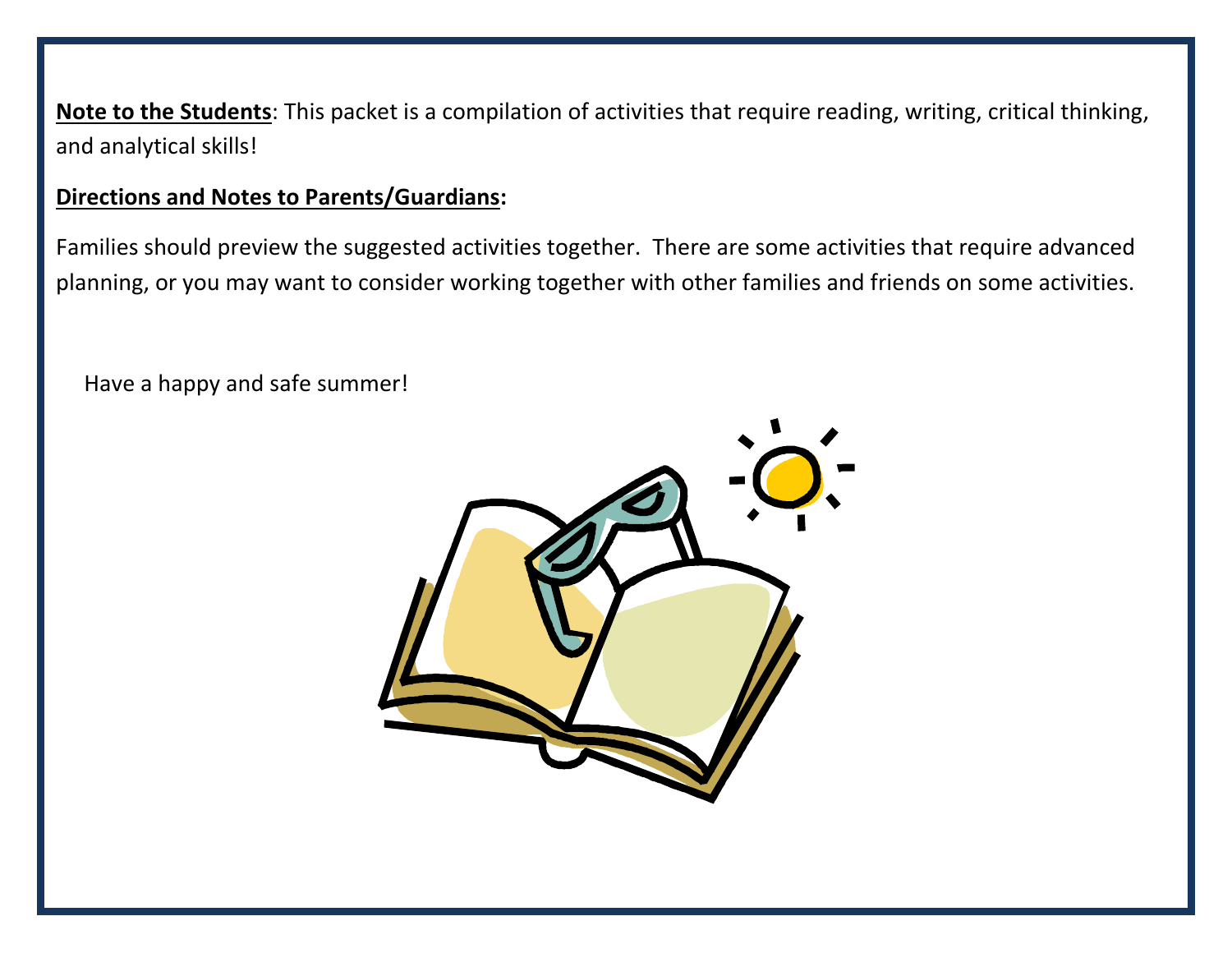| <b>Summer Social Studies High School Activities</b> |                                                                                                                                                                                                                                    |  |  |  |
|-----------------------------------------------------|------------------------------------------------------------------------------------------------------------------------------------------------------------------------------------------------------------------------------------|--|--|--|
|                                                     | <b>Summer Activities for Teens Grades 9-11</b><br>http://www.pgxtremeteens.com/2340/What-is-Xtreme-Teens an Extreme Teen!                                                                                                          |  |  |  |
|                                                     | http://www.pgxtremeteens.com/3368/Xtreme-Teen-Nights Find out what's happening for the summer!                                                                                                                                     |  |  |  |
| Week 1<br><b>Explore Your</b>                       | http://www.pgxtremeteens.com/2425/Job-Interview-Tips Job hunting? This is a great place to start.                                                                                                                                  |  |  |  |
| <b>Options</b>                                      |                                                                                                                                                                                                                                    |  |  |  |
|                                                     | Start a personal portfolio. Be sure to include a section for your writing samples!                                                                                                                                                 |  |  |  |
|                                                     | https://drive.google.com/file/d/1KUATaKUnKZGKKmV9p-xqOp3xJWJaBt-f/view?usp=sharing                                                                                                                                                 |  |  |  |
|                                                     |                                                                                                                                                                                                                                    |  |  |  |
|                                                     | Read any eight (8) speeches from any of the following sites/text sources:<br>Websites                                                                                                                                              |  |  |  |
|                                                     | AmericanRhetoric.com - http://www.americanrhetoric.com/                                                                                                                                                                            |  |  |  |
|                                                     | Great American Speeches/Documents - https://www.americanrhetoric.com/newtop100speeches.htm                                                                                                                                         |  |  |  |
| Week 2                                              | The History Place - http://www.historyplace.com/speeches/previous.htm                                                                                                                                                              |  |  |  |
| <b>Speeches Impact</b><br><b>Our World</b>          | <b>Text Sources</b><br>The American Heritage Book of Great American Speeches for Young People, editor Suzanne McIntire                                                                                                             |  |  |  |
|                                                     | Lend Me Your Ears: Great Speeches in History, editor William Safire                                                                                                                                                                |  |  |  |
|                                                     | Grade Level Essay Assignment - Write an essay on the speeches you have read. Try to select speeches to write about that have something in<br>common. Speeches from select groups in America or the World, political speeches, etc. |  |  |  |
|                                                     | Grade 9 - What were the speech selections you read? How did these speeches impact the history of the United States?                                                                                                                |  |  |  |
|                                                     | Grade 10 - What were the speech selections you read? How did these speeches impact the United States Government?<br>Grade 11 - What were the speech selections you read? How did these speeches impact the World?                  |  |  |  |
|                                                     | <b>Writing Resources:</b>                                                                                                                                                                                                          |  |  |  |
|                                                     | <b>IREAD Foldable and How to Write Your Essay Chart</b><br>Writing Templates http://www.wwnorton.com/college/english/write/fieldguide/templates worksheets.asp                                                                     |  |  |  |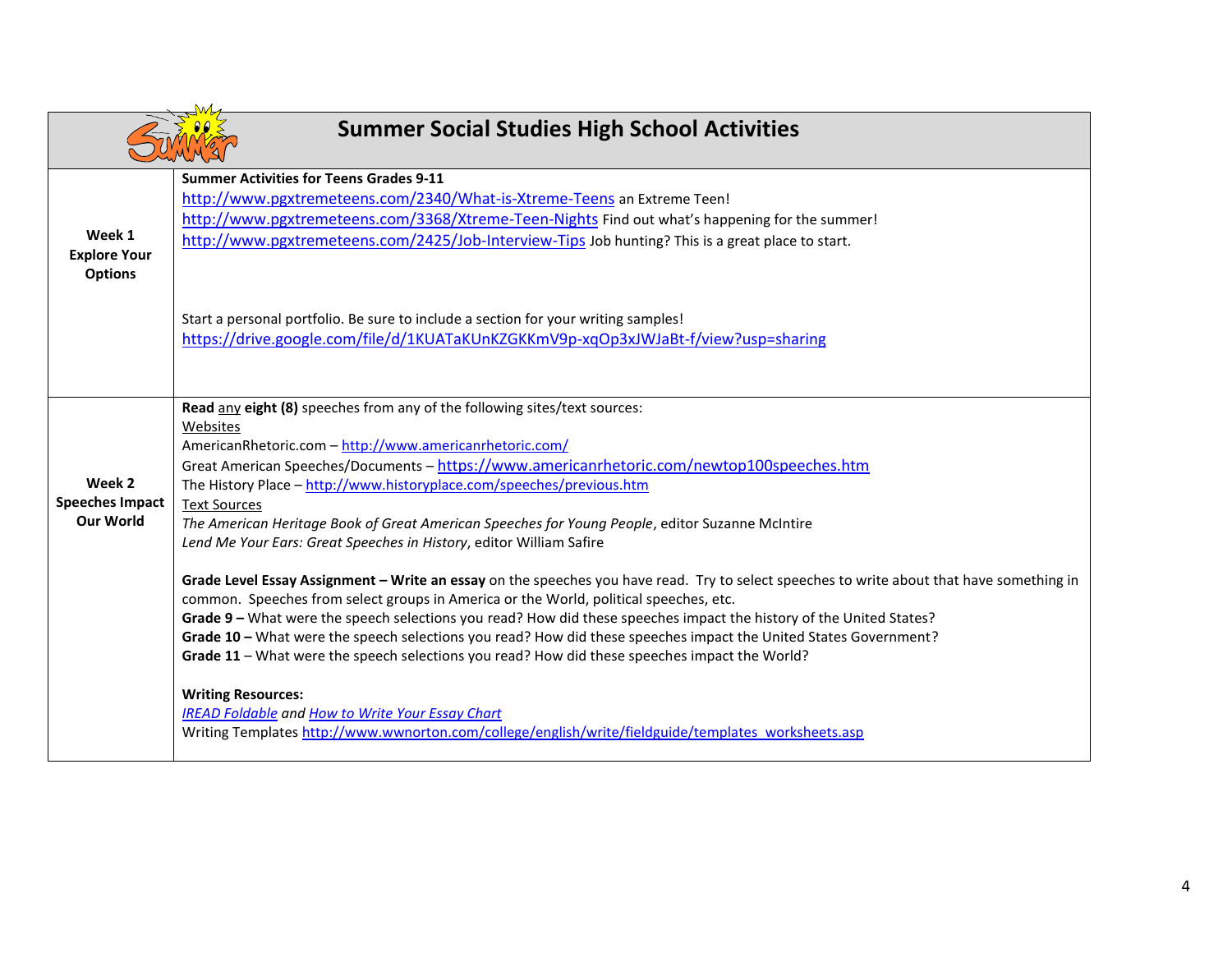|                                                                                                                                                                                                    | Complete an Article Analysis for two of the three articles. Please use the Attached Writing an Article Analysis Guide (page 6).                                                   |  |  |  |  |
|----------------------------------------------------------------------------------------------------------------------------------------------------------------------------------------------------|-----------------------------------------------------------------------------------------------------------------------------------------------------------------------------------|--|--|--|--|
|                                                                                                                                                                                                    | "Michelle Obama's Sacrifice" [Debra Dickerson]                                                                                                                                    |  |  |  |  |
| Week 3                                                                                                                                                                                             | http://content.time.com/time/politics/article/0,8599,1835686,00.html                                                                                                              |  |  |  |  |
| <b>Reading</b>                                                                                                                                                                                     |                                                                                                                                                                                   |  |  |  |  |
| Informational                                                                                                                                                                                      | America's Long Overdue Awakening to Systemic Racism                                                                                                                               |  |  |  |  |
| <b>Articles for</b>                                                                                                                                                                                | https://time.com/5851855/systemic-racism-america/                                                                                                                                 |  |  |  |  |
| <b>Analysis</b>                                                                                                                                                                                    |                                                                                                                                                                                   |  |  |  |  |
|                                                                                                                                                                                                    | "I'm Black, You're White, Who's Innocent?" [Shelby Steele]                                                                                                                        |  |  |  |  |
|                                                                                                                                                                                                    | https://harpers.org/archive/1988/06/im-black-youre-white-whos-innocent-race-and-power-in-an-era-of-blame/                                                                         |  |  |  |  |
|                                                                                                                                                                                                    |                                                                                                                                                                                   |  |  |  |  |
|                                                                                                                                                                                                    | Select Books to Read from the Links Listed. Use the attached Reading Journal Enter at least eight (8) entries this week.                                                          |  |  |  |  |
| Week 3 (cont.)                                                                                                                                                                                     | Prince George's County Library Summer Reading List https://drive.google.com/drive/folders/0B kWTUCgsWuKOGpqQXpjbEJLNDg                                                            |  |  |  |  |
| <b>Read Any Good</b>                                                                                                                                                                               | National Endowment http://edsitement.neh.gov/feature/edsitements-recommended-reading-list-college-bound-students                                                                  |  |  |  |  |
| <b>Books Lately?</b>                                                                                                                                                                               | Pulitzer Prize Winning Titles http://www.pulitzer.org/bycat                                                                                                                       |  |  |  |  |
|                                                                                                                                                                                                    |                                                                                                                                                                                   |  |  |  |  |
|                                                                                                                                                                                                    | Explore the different types of writing in Social Studies.<br>After you have read one of your selected books, choose one of the writing styles below to write about what you read. |  |  |  |  |
|                                                                                                                                                                                                    | Write News Releases/Editorials<br>$\bullet$                                                                                                                                       |  |  |  |  |
| Week 4                                                                                                                                                                                             |                                                                                                                                                                                   |  |  |  |  |
| Writing in the                                                                                                                                                                                     | Write Letters/Resumes/Current Event Reports                                                                                                                                       |  |  |  |  |
| <b>Social Studies</b>                                                                                                                                                                              | Write Narratives - Create an Editorial Cartoon and Write an Interpretation<br>$\bullet$                                                                                           |  |  |  |  |
| <b>Content Area</b>                                                                                                                                                                                | Use these resources and templates to help with your writing.                                                                                                                      |  |  |  |  |
|                                                                                                                                                                                                    | Writing Guides http://www.wwnorton.com/college/english/write/fieldguide/writing guides.asp                                                                                        |  |  |  |  |
| Writing Templates http://www.wwnorton.com/college/english/write/fieldguide/templates worksheets.asp<br>Writing a Critical Review (non-fiction) http://writing.wisc.edu/Handbook/CriNonfiction.html |                                                                                                                                                                                   |  |  |  |  |
|                                                                                                                                                                                                    | Writing a Review of Literature (historical fiction) http://writing.wisc.edu/Handbook/ReviewofLiterature.html                                                                      |  |  |  |  |
|                                                                                                                                                                                                    |                                                                                                                                                                                   |  |  |  |  |
|                                                                                                                                                                                                    | Take a look at this day in history http://www.history.com/this-day-in-history Get the full story.                                                                                 |  |  |  |  |
| Write a historical argument Use the chart as your guideline - How to Write Your Essay Chart                                                                                                        |                                                                                                                                                                                   |  |  |  |  |
| Week 5                                                                                                                                                                                             | Writing Starter: This Day in History was Critical to Present Day _____________________. Support your argument!                                                                    |  |  |  |  |
| This Day in                                                                                                                                                                                        | Give a clear explanation to the statement.<br>$\bullet$                                                                                                                           |  |  |  |  |
| <b>History</b>                                                                                                                                                                                     | Support your argument using evidence.                                                                                                                                             |  |  |  |  |
|                                                                                                                                                                                                    | Explain how your evidence supports your argument.                                                                                                                                 |  |  |  |  |
|                                                                                                                                                                                                    | Evaluate what type of sources you will use for evidence.<br>$\bullet$                                                                                                             |  |  |  |  |
|                                                                                                                                                                                                    | Consider all of the possible sides to the story.                                                                                                                                  |  |  |  |  |
|                                                                                                                                                                                                    | <b>Resource: Writing an Article Analysis for Non-Fiction Text</b>                                                                                                                 |  |  |  |  |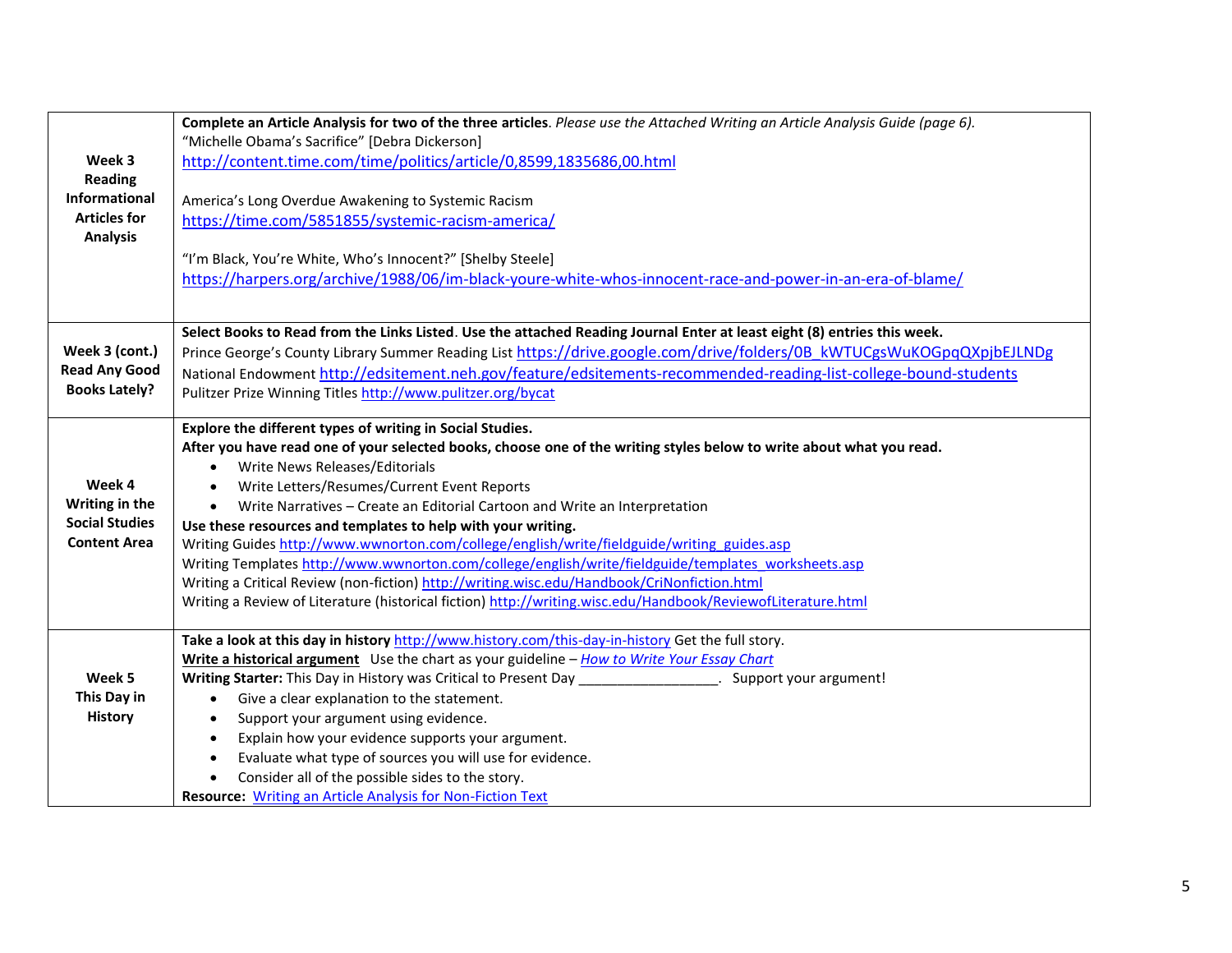|                       | Virtual Field Trip: Visit the National Archives and read some of our country's most important documents. Make note of your thoughts and     |  |  |  |  |
|-----------------------|---------------------------------------------------------------------------------------------------------------------------------------------|--|--|--|--|
|                       | what you most enjoyed in your journal. archives.gov/index.html                                                                              |  |  |  |  |
| Week 6                | Virtual Field Trip: Learn more about where you live! Find a Historical Site in Prince George's County near your home to visit.              |  |  |  |  |
| Take a Field Trip     | https://www.experienceprincegeorges.com/things-to-do/museums-history/ Make note of your thoughts and what you most enjoyed                  |  |  |  |  |
|                       | in your journal.                                                                                                                            |  |  |  |  |
|                       | Field Trip: Plan your own local trip using mncppcapps.org/pgparks/park finder/park finder.asp. Journal about your trip's highlights.        |  |  |  |  |
|                       | Field Trip: Take a virtual trip to the White House. Make note of your thoughts and what you most enjoyed in your journal. Add to your heart |  |  |  |  |
|                       | map. https://www.youvisit.com/tour/aid.depoy                                                                                                |  |  |  |  |
|                       | Field Trip: Get acquainted with the Library of Congress and its wonderful resources!                                                        |  |  |  |  |
|                       | How does it differ from your neighborhood library? Make note of your thoughts and what you most enjoyed in your journal. www.loc.gov        |  |  |  |  |
|                       |                                                                                                                                             |  |  |  |  |
|                       | Field Trip: Take a trip to the Newseum in Washington, D.C., and Get the Scoop! http://www.newseum.org/visit/                                |  |  |  |  |
|                       | Field Trip: Visit the U.S. Capitol's Visitor Center                                                                                         |  |  |  |  |
|                       | http://www.senate.gov/pagelayout/visiting/a three sections with teasers/visitors home.htm                                                   |  |  |  |  |
|                       | Virtual Field Trip: Visit the Martin Luther King, Jr. Memorial http://www.nps.gov/mlkm/index.htm                                            |  |  |  |  |
| Week 7                | Start planning for the school year. How will you be involved?                                                                               |  |  |  |  |
| <b>Take Action</b>    | Participate in Teen Court http://www.princegeorgescountymd.gov/sites/StatesAttorney/services/TeenCourt/Pages/default.aspx                   |  |  |  |  |
| Get Involved in       | Start a Civic Organization Chapter at your school. http://jsa.org/                                                                          |  |  |  |  |
| <b>Your Community</b> | Get ready for Service-Learning. The more you know, the more you grow! http://www1.pgcps.org/ssl/                                            |  |  |  |  |
|                       | Virtual Service-Learning Opportunities #DoTheGoodFromHome http://leadasap.ysa.org/dogoodfromhome/                                           |  |  |  |  |
|                       |                                                                                                                                             |  |  |  |  |